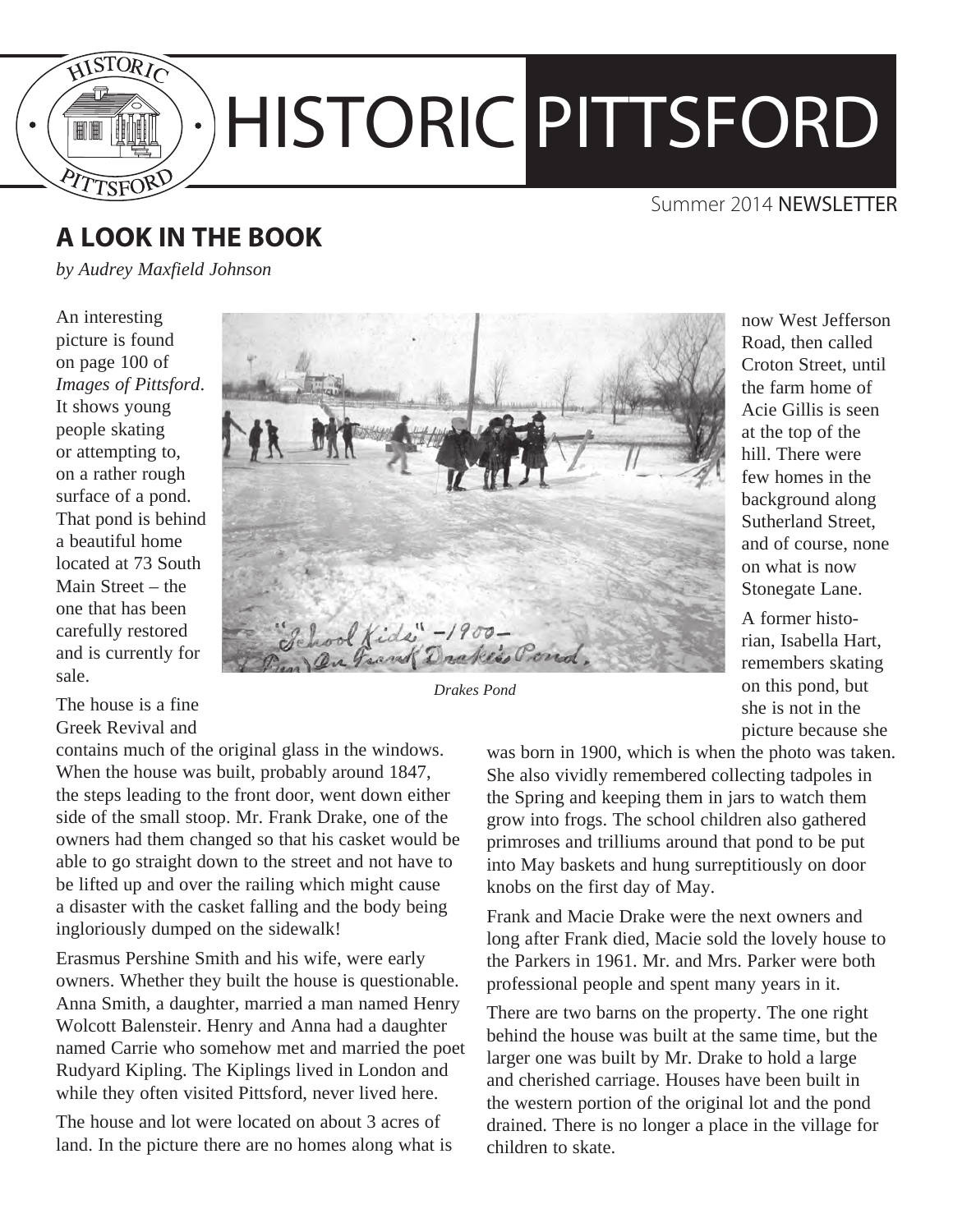# **19 South main street**

#### *by Vicki Profitt*

Driving down Main Street in the village of Pittsford, one can feel the history. The four corners are anchored by three historic structures: the Wiltsie & Crump building, which was constructed in 1886; the Phoenix building and the Parker building. Just south of the four corners, the massive structure of the Town Hall, built in 1890, presides over South Main Street.

However, there's a building at 19 South Main Street that has been a fixture in the village for even longer than the Wiltsie building and the Town Hall. Constructed about 1815 as a tavern operated by Samuel Hildreth, subsequent owners have used it as a meeting place and grocery store. Many remember the building as the home of Burdett's Food Market. Today, 19 South Main Street houses Breathe yoga and Rocky Greco's salon.

Charles H. Armstrong operated a grocery store out of the building in the 1870s. In the mid-1880s, Charles sold the

store to John Buckley Bacon, a Civil War veteran who was new to town and looking for a business opportunity. Buckley, as he was known, went into business with his brother, Conrad Bacon. After a short time, Conrad returned to his home in Connecticut, but Buckley remained in



*19 South Main Street*



*Howard Rose with John B. Bacon's son Howard in wagon*

extinguisher.

In 1905, John Buckley Bacon sold the store to Phillips and Agate, who continued to utilize the space as a store. By the 1930s, Burdett's had opened their doors and remained in business for many decades, becoming the longest-running store in the history of the building.

## **ACHIEVEMENT AWARD UPDATE**

*by David Minor*

With the possible exception of members who have only recently joined, most of you remember in past years receiving postal mail containing application forms for Historic Pittsford's Preservation Achievement Award, awarded at the annual summer members' meeting. Great effort was required in the distribution of the forms; in the interest of ease for our committee members and of economy for all, we'll be trying new methods this time around.

A visit to our website, historicpittsford.com, where members can click on the "awards" link, will provide access to the blank forms. Options will be available to members for either downloading a copy to be mailed in, or filling

the forms out online. (Members uncomfortable with online transactions may call our office and still have forms mailed to them individually).

Last year, there was only one nomination received. We'd like to raise that number this year. Also if any of you are familiar with student or scout troop members who might know of potential nominees in their groups, may inform them of nominating options. The deadline will be extended each year from April 1 to June 1.

I and my fellow Award Committee members will consider all suggestions and we thank you for your cooperation.

Pittsford and his business at 19 South Main Street flourished.

A diagram of the structure dating to 1885 details the structure plan. The south side of the building had 1, 259 square feet devoted to the store. A stairwell outside the store led to a second floor meeting room, which was used for large gatherings and as a ballroom. A dwelling on the north side of the structure was 36' 7" wide and sat quite deep on the lot. The ice house and cobblestone smoke house stood behind the dwelling, and a well and a 1,200 square foot barn were behind the store.

On September 29, 1904, the people of Pittsford were startled by an explosion that rocked the area. The smoke house behind 19 South Main Street had been converted to an acetylene gas plant. When E. T. Tracy, the clerk at Bacon's store, arrived at the building and opened the door, the buildup of gas exploded, blowing the roof completely off and severely burning Mr. Tracy. Another clerk, Charles Hinterleiter, was able to put out the flames by using a chemical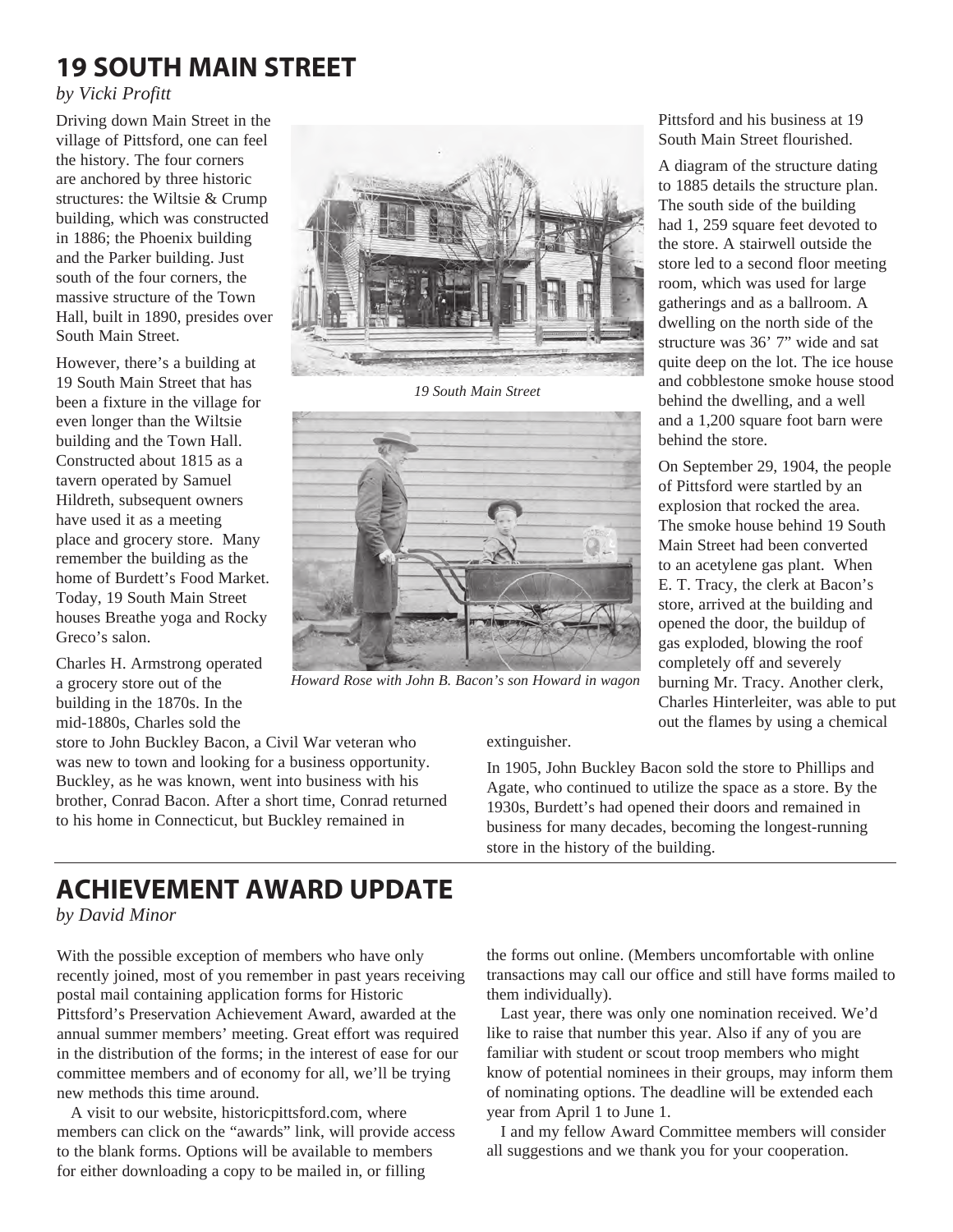# PRESIDENT'S CORNER - PRESERVATION MATTERS

As we emerge from a particularly harsh winter season, it is my pleasure to report the Historic Pittsford Board of Directors has been actively weathering the elements and supporting the many aspects of historic preservation that is our mission. Now that spring is upon us, you will hopefully notice the fruits of our quiet activities through the winter.

The Little House, our organization's headquarters, is being appropriately renewed as an appealing community resource for preservation and education. New vibrant exhibits are being created to document how preservation of the Past has positively affected our Present. Landscaping around the Little House is being fittingly enhanced with plantings through a grant we are expecting to receive this month from the Junior League of Rochester Garden Club. You will notice a new 1819 twenty-one-star American flag displayed on the front porch, commemorating the year the Little House was constructed.

Over the winter, Historic Pittsford was the recipient of a generous bequest from the Mary Knickerbocker Menzie estate, a true endowment from an indefatigable woman who, along with a committed group of others, contributed greatly to those preservation matters that have protected and enhanced the community's historic resources to the benefit of generations to come. With Mary's gift, we will carry on her and our work to infuse "historic preservation" as a Core Value in the greater Pittsford.

In the recent events department, the board has successfully encouraged and/or participated with public officials to:

- Re-evaluate the environmental impact on the Village Historic District and the landmark Erie Canal of the proposed Westport Crossing plan for apartments at the Monroe Avenue canal bridge;
- Endorse the final stage of designation of Pittsford Village as an Historic District;
- Support restoration of aspects of the old Erie Canal Lock 62 behind the Pittsford Plaza;
- Highlight the historical importance of the Harwood Lane neighborhood and town-owned Janes Library estate, eligible for designation as a local historic landmark;
- Support the local American Legion Post perspective on the Veterans' Memorial.

These are just a few examples of recent actions taken by Historic Pittsford volunteer board. As always, we invite our members to participate with us as we strive to highlight the importance of preservation of historic and cultural resources. Our membership will hear much more about what has been accomplished and what we plan for the future this summer at our Annual Meeting on July Sunday July 13. Hope to see you then!

Peggy Margaret Caraberis President, Historic Pittsford historicpittsford@gmail.com

## **HP program - Pat Gorthy**

On April 27th, author Pat Gorthy gave a wonderful discussion about her book, *Peppermint Summer*, in an event sponsored by Historic Pittsford. *Peppermint Summer* tells the story of ten year old Emily Taylor, who travels on the Erie Canal from Rochester to Lyons in 1860 to visit her grandparents' peppermint farm. Along the way, Emily meets some new friends and learns about the history of the Erie Canal. Signed copies of *Peppermint Summer*  are available for sale at Historic Pittsford's Little House for \$10.





*Little House Office and Museum* 18 Monroe Ave., Pittsford, NY 14534 / 381-2941 Open: Wednesday and Saturday 9am-12noon **www.HistoricPittsford.com** Dorothy Meusburger, Secretary